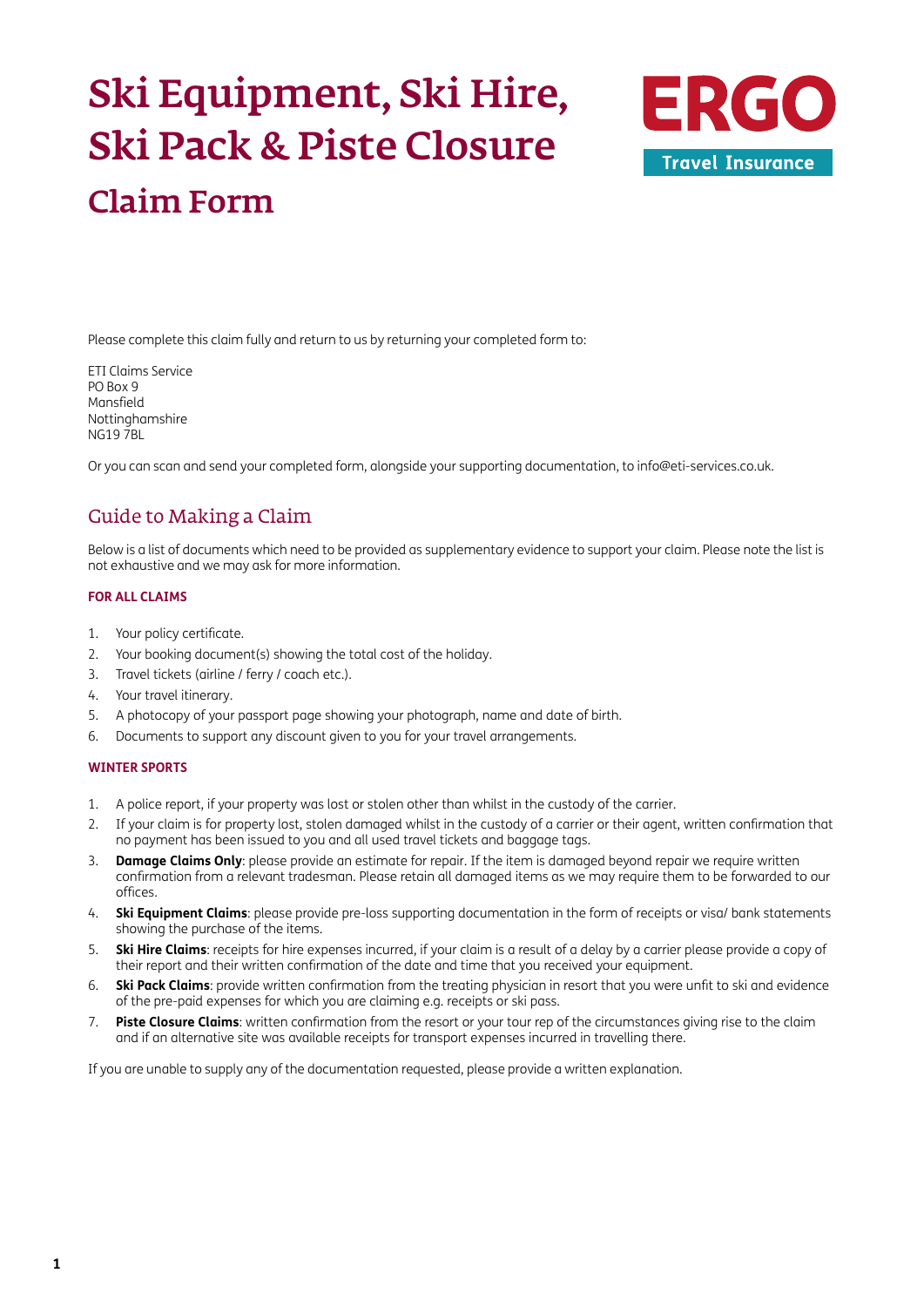### Personal details

| Title           | Miss<br>Mr<br>Mrs<br>Ms | Other           |  |
|-----------------|-------------------------|-----------------|--|
| Family name     |                         | First name      |  |
| Date of birth   |                         |                 |  |
| Address         |                         |                 |  |
|                 |                         |                 |  |
|                 |                         | Post code       |  |
| Daytime tel no. |                         | Evening tel no. |  |
| Email address   |                         | Occupation      |  |
| Policy details  |                         |                 |  |

# Policy nur Date of bod Date of th Travel a

| Company name    |              |                | If applicable l |
|-----------------|--------------|----------------|-----------------|
| Policy number   |              | Date of issue  |                 |
| Date of booking | $\mathbb{L}$ | Destination    |                 |
| Date of travel  | Ш            | Date of return |                 |
| Travel agent    |              | Tour operator  |                 |
|                 |              |                |                 |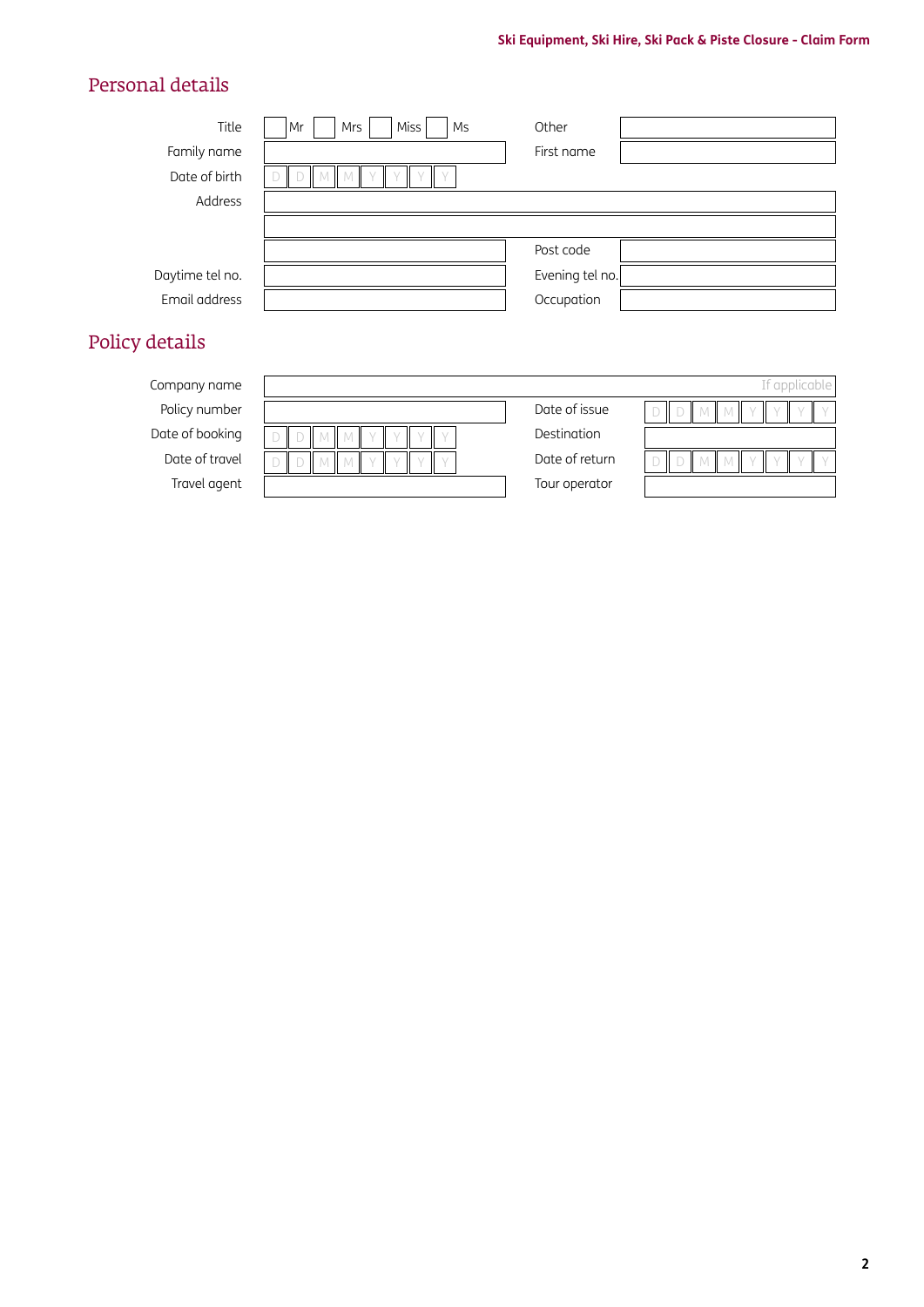### Information we need from you for possible recovery opportunities

Your Travel Policy has conditions attached whereby you must provide us with any information that assist any recovery actions. This is a standard practice in the insurance market and contributions made from other insurance cover serve to keep the costs of your premiums down. The information provided should not affect your renewal premiums or no claims discount.

Please answer the following questions and provide details as required. For questions that require a YES / NO response, please tick the appropriate boxes. Failure to do so may delay your claim.

| 1. Do you have a bank account?                                                                                                                                                                                                                                                       |                          | Yes I           | No <sub>1</sub>     |                |  |  |
|--------------------------------------------------------------------------------------------------------------------------------------------------------------------------------------------------------------------------------------------------------------------------------------|--------------------------|-----------------|---------------------|----------------|--|--|
| A bank account you hold may offer Travel Insurance cover as part of the benefits. Under no circumstances will your bank account<br>information be used other than to obtain a contribution from the Travel Insurance provider. This will not affect your bank account<br>in any way. |                          |                 |                     |                |  |  |
|                                                                                                                                                                                                                                                                                      | Name of bank (e.g. HSBC) | Type of account | Account holder name | Account number |  |  |
| Bank Account                                                                                                                                                                                                                                                                         |                          |                 |                     |                |  |  |

| 2. Was a credit card or debit card used to pay all or part of the trip cost?<br>(Certain credit or debit cards provide an element of travel cover) |             |                        | Yes I           | No <sub>1</sub> |
|----------------------------------------------------------------------------------------------------------------------------------------------------|-------------|------------------------|-----------------|-----------------|
|                                                                                                                                                    | Card issuer | Type of card e.g. Visa | Cardholder name | Card number     |
| Bank Account                                                                                                                                       |             |                        |                 |                 |

| 3. Do you have a Household Contents insurance policy?<br>(Some household contents policies provide an element of travel cover) |  | $Yes \mid$        | No <sub>1</sub> |
|--------------------------------------------------------------------------------------------------------------------------------|--|-------------------|-----------------|
| Name of Insurer                                                                                                                |  | Policyholder name | Policy number   |
| Bank Account                                                                                                                   |  |                   |                 |

| 4. Do you hold any Private Medical Insurance? |                 | Yes i             | No <sub>1</sub> |
|-----------------------------------------------|-----------------|-------------------|-----------------|
|                                               | Name of Insurer | Policyholder name | Policy number   |
| Bank Account                                  |                 |                   |                 |

| 5. Do you consider anyone to blame for the incident? | Yes [ | No <sub>1</sub> |
|------------------------------------------------------|-------|-----------------|
| If yes, please provide details.                      |       |                 |
|                                                      |       |                 |
|                                                      |       |                 |
|                                                      |       |                 |
|                                                      |       |                 |

It is a condition of the policy and your responsibility to provide sufficient documentation to support your loss. Failure to provide the required documentation, including the details of any other insurances, will delay and may invalidate the claim.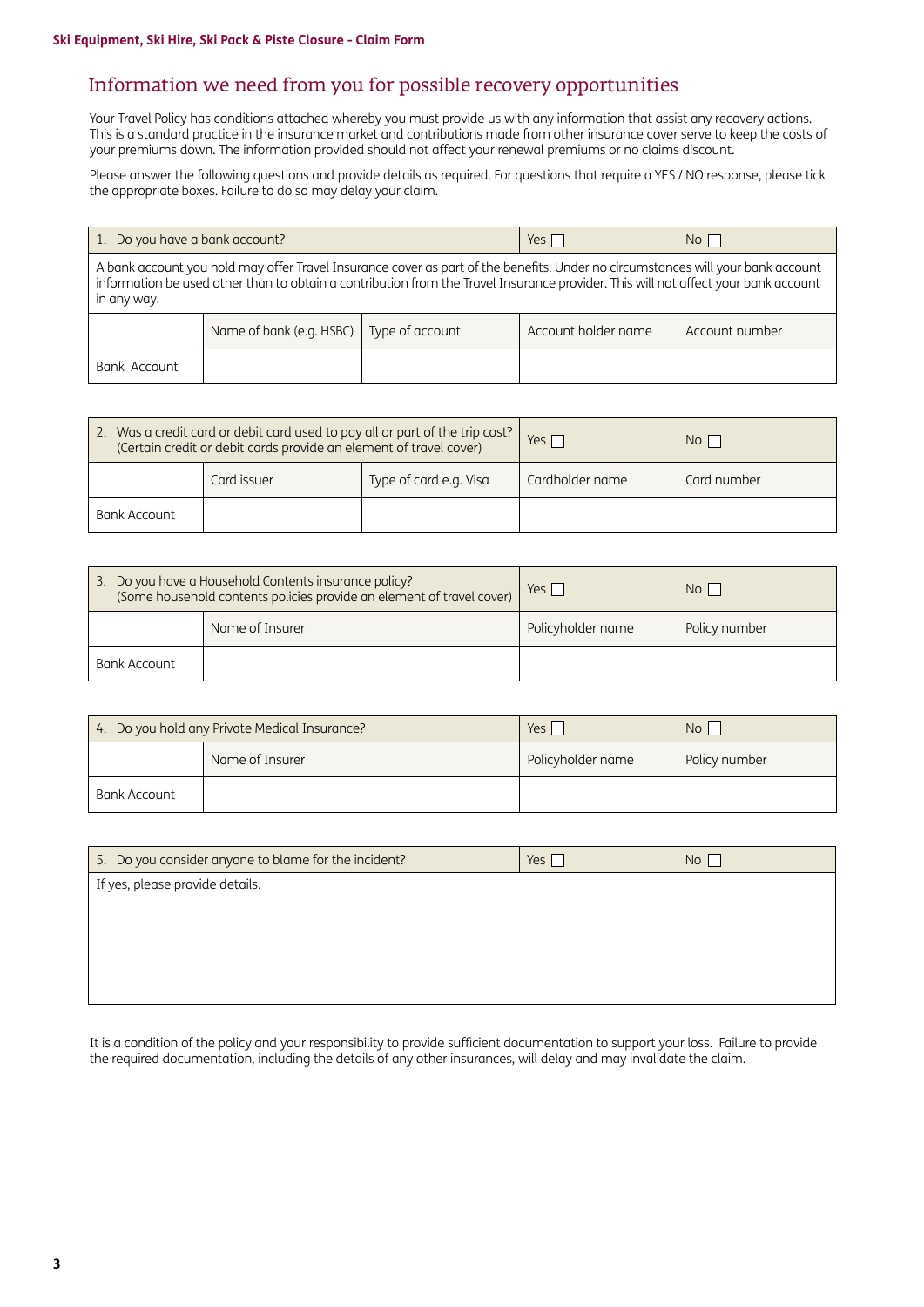**Important** - please number all receipts for expenses incurred or pre-loss supporting documentation and put the number in the column headed 'Ref' when completing the sections below.

### **PLEASE ANSWER ALL QUESTIONS BELOW - BLOCK CAPITALS PLEASE**

|     | <b>Ski Equipment Claims</b> - Please provide details of lost, stolen, damaged or destroyed ski equipment |       |                      |                  |                    |                      |                    |  |
|-----|----------------------------------------------------------------------------------------------------------|-------|----------------------|------------------|--------------------|----------------------|--------------------|--|
| Ref | Description of item                                                                                      | Owner | Place of<br>purchase | Date<br>acquired | Purchase<br>method | Purchase<br>price    | Office use<br>only |  |
|     |                                                                                                          |       |                      |                  |                    |                      |                    |  |
|     |                                                                                                          |       |                      |                  |                    |                      |                    |  |
|     |                                                                                                          |       |                      |                  |                    |                      |                    |  |
|     |                                                                                                          |       |                      |                  |                    |                      |                    |  |
|     |                                                                                                          |       |                      |                  |                    | <b>Total Claimed</b> |                    |  |

| <b>Ski Hire Claims</b> - If ski equipment was hired due to your own equipment being lost, damaged or delayed please provide details |  |                    |  |           |  |  |
|-------------------------------------------------------------------------------------------------------------------------------------|--|--------------------|--|-----------|--|--|
| From whom was the<br>equipment hired                                                                                                |  | From (date)        |  | To (date) |  |  |
|                                                                                                                                     |  | Cost               |  | Currency  |  |  |
|                                                                                                                                     |  | Office use<br>only |  |           |  |  |

| <b>Ski Pack Claims</b> - If you lost your ski pack (ski school fees, ski/snowboard/boot hire, lift pass etc.) please provide details |                  |                 |                             |           |  |  |
|--------------------------------------------------------------------------------------------------------------------------------------|------------------|-----------------|-----------------------------|-----------|--|--|
| Please provide details of the circumstances giving rise to this claim                                                                |                  | Ski school fees | Ski/snowboard/<br>boot hire | Lift pass |  |  |
|                                                                                                                                      | Cost             |                 |                             |           |  |  |
|                                                                                                                                      | Start date       |                 |                             |           |  |  |
|                                                                                                                                      | End date         |                 |                             |           |  |  |
|                                                                                                                                      | No. of days lost |                 |                             |           |  |  |

| <b>Piste Closure Claims</b> - If you were unable to ski due to the piste at your pre-booked resort being closed due to a lack of snow or<br>adverse weather conditions please provide details |                                                             |       |             |                                                              |      |                      |                 |
|-----------------------------------------------------------------------------------------------------------------------------------------------------------------------------------------------|-------------------------------------------------------------|-------|-------------|--------------------------------------------------------------|------|----------------------|-----------------|
| Date and time the piste was<br>Date and time the piste was closed<br>re-opened                                                                                                                |                                                             |       |             |                                                              |      |                      |                 |
|                                                                                                                                                                                               | Were expenses incurred or an<br>alternative site available? | Yes T | $No$ $\Box$ | If YES advise cost of transport to an alternative site below |      |                      |                 |
| Ref                                                                                                                                                                                           | Description of expense                                      |       |             | Date incurred                                                | Cost | Currency             | Office use only |
|                                                                                                                                                                                               |                                                             |       |             |                                                              |      |                      |                 |
|                                                                                                                                                                                               |                                                             |       |             |                                                              |      |                      |                 |
|                                                                                                                                                                                               |                                                             |       |             |                                                              |      | <b>Total Claimed</b> |                 |

| <b>Delayed Ski Equipment Claims Only</b>                                                                                                                              |  |  |                                     |  |  |  |  |
|-----------------------------------------------------------------------------------------------------------------------------------------------------------------------|--|--|-------------------------------------|--|--|--|--|
| Date and time of your arrival<br>in resort                                                                                                                            |  |  | Date and time equipment<br>received |  |  |  |  |
| Has compensation been received from the carrier? Yes $\Box$ No $\Box$<br>If so please provide documentary evidence of this. If no compensation received please state. |  |  |                                     |  |  |  |  |
| How long was your equipment<br>Flight No.<br>delayed                                                                                                                  |  |  |                                     |  |  |  |  |
| Flight Date                                                                                                                                                           |  |  | PIR or Airline Ref No.              |  |  |  |  |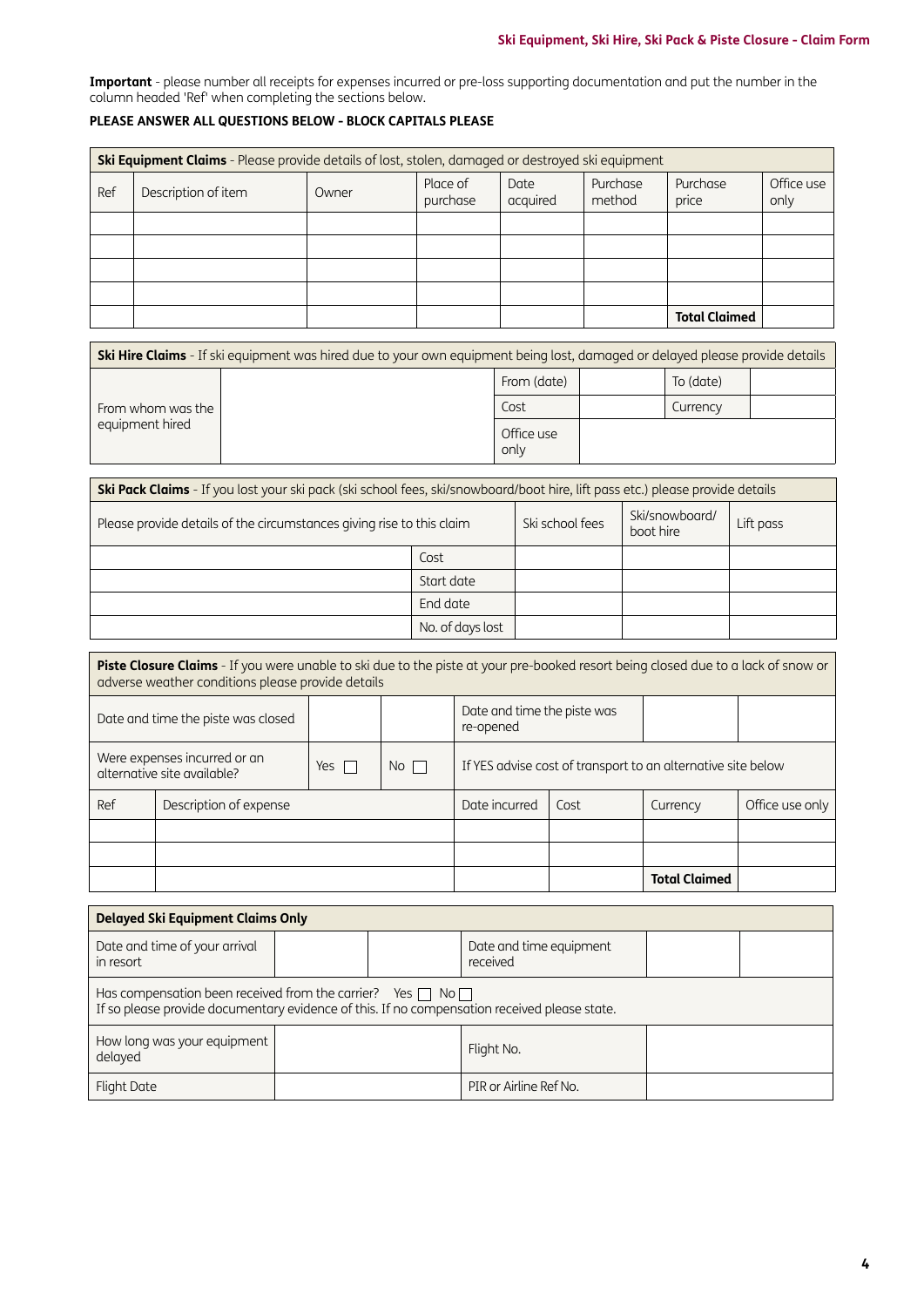| <b>Loss, Theft or Damage Claims Only</b>                  |  |  |                                                    |  |  |  |
|-----------------------------------------------------------|--|--|----------------------------------------------------|--|--|--|
| Where and when did the loss, theft or damage occur?       |  |  |                                                    |  |  |  |
| Date and time the loss, theft or<br>damage was discovered |  |  | Place of incident (country and<br>resort or town). |  |  |  |
| Was the incident reported to the police?                  |  |  |                                                    |  |  |  |
| Police (Date, time, ref)                                  |  |  |                                                    |  |  |  |
| Carrier, e.g. Airline (Date, time, ref)                   |  |  |                                                    |  |  |  |

**Detail below the full circumstances surrounding the incident and the precautions taken to protect your property.** Please continue on a seperate sheet if necessary

**Where were the items at the time of the loss, theft or damage?**

**What action(s) did you take to attempt to recover your property? was the incident reported to any other authority, e.g. your holiday rep, rental car company or hotel etc? Please provide full details and a copy of their report if obtained, together with any other relevant information.**

### **ALL CLAIMS**

Have you or anyone else claiming made any previous claims Have you or anyone else claiming made any previous claims  $\bigcup$  Yes  $\Box$  No  $\Box$  If YES, please give full details below for personal effects or money?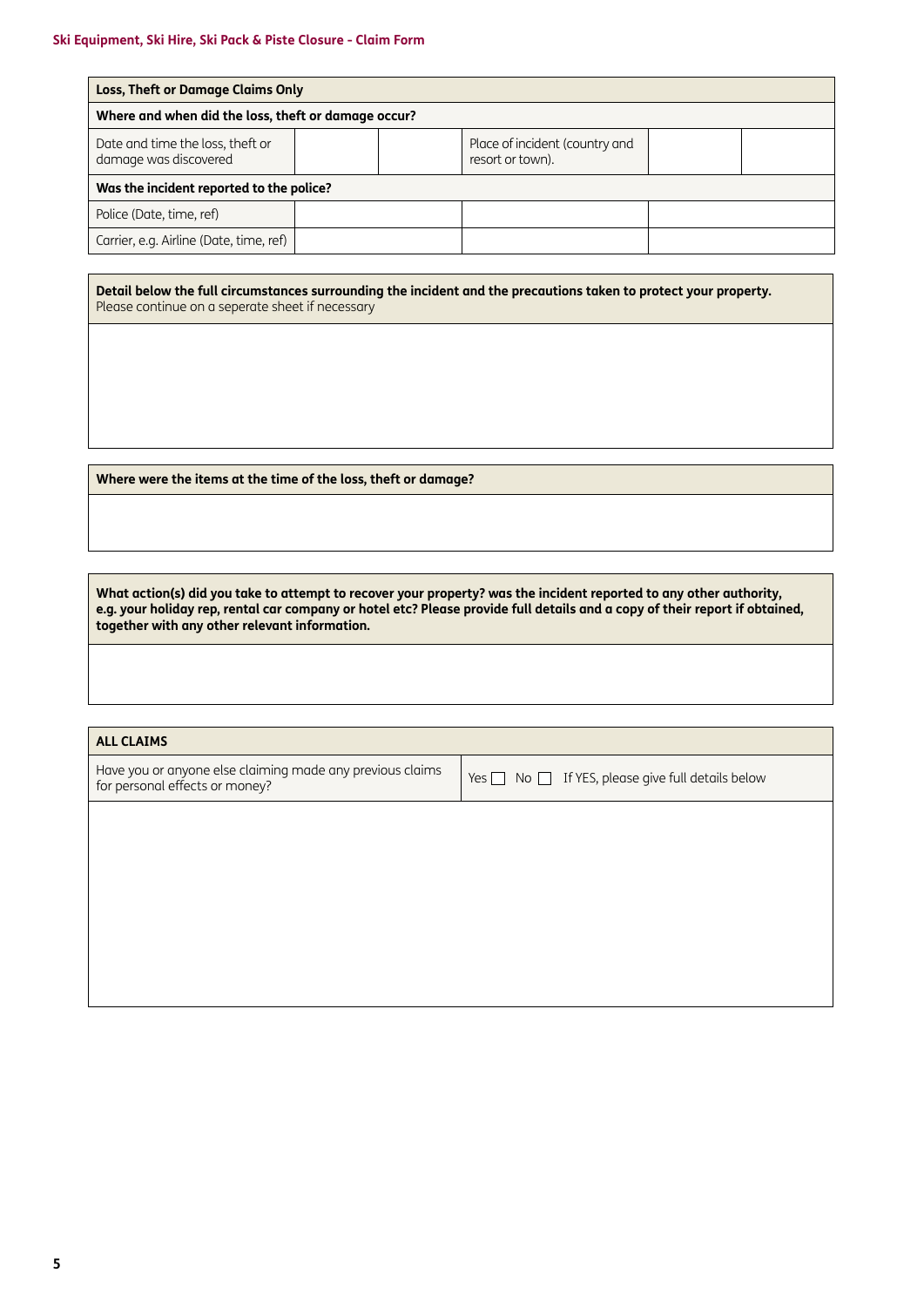### Claimants declaration and signature

- 1. I declare that all details and particulars given in respect of the claim(s) made herein constitute a true and accurate statement.
- 2. To the best of my knowledge and belief I have not omitted any material information which would affect the insurers assessment of this claim.
- 3. I confirm that where a claim or claims are made in respect of others, I have their full authority to act on their behalf. I also confirm that they have been advised that ERGO Travel Insurance Services Ltd (ETI) will not accept any liability if any payments are not distributed proportionately to the persons concerned.
- 4. I am aware that an insurance claim made in the knowledge that any element thereof is fraudulent is a criminal offence and that this will invalidate the policy and will render me liable to prosecution.
- 5. I consent to ETI:
	- a. recording, storing and using my personal data in an electronic record of this claim; and
	- b. sharing the record of this claim, including my personal data, with other insurers and interested parties as part of insurance industry anti-fraud initiatives; in accordance with the General Data Protection Regulation.

#### **I have read and understand the declaration above and included the necessary documents to substantiate my claim.**

| Claimant(s) full name(s)                  |                                                                                                                     |      |                                     |
|-------------------------------------------|---------------------------------------------------------------------------------------------------------------------|------|-------------------------------------|
| Clients signature                         |                                                                                                                     | Date | D                                   |
|                                           |                                                                                                                     |      |                                     |
|                                           |                                                                                                                     |      |                                     |
|                                           | Full name of an authorised representative of the corporate policy holder (corporate and / or education group cover) |      |                                     |
|                                           |                                                                                                                     |      |                                     |
| Signature of authorised<br>representative |                                                                                                                     | Date | Ð<br>М                              |
| I / We authorise<br>Client's signature    |                                                                                                                     | Date | to act on my behalf in this matter. |
|                                           |                                                                                                                     |      |                                     |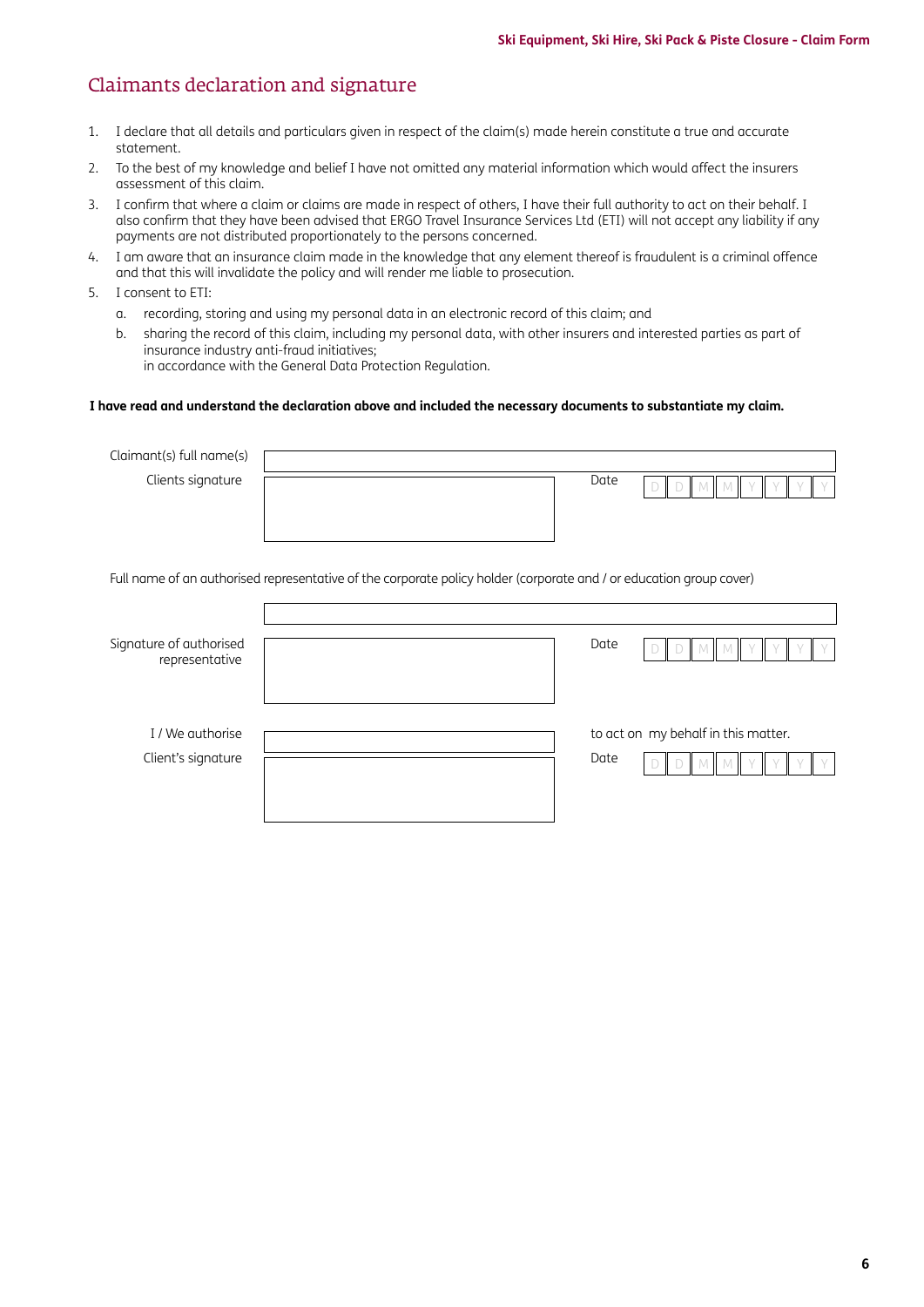### Confidentiality and data protection

#### **Consent**

We will only use Your personal data when the law allows Us to. Most commonly We will use Your personal data under the following two circumstances:

- 1. When You gave explicit Consent for Your personal data, and that of others insured under Your Policy, to be collected and processed by Us in accordance with this Data Protection Notice.
- 2. Where We need to perform the contract which We are about to enter into, or have entered into with You.

#### **How We use Your Personal Data**

We use Your personal data for the purposes of providing You with insurance, handling claims and providing other services under Your Policy and any other related purposes (this may include underwriting decisions made via automated means). We also use Your personal data to offer renewal of Your Policy, for research or statistical purposes and to provide You with information, products or services that You request from Us or which We feel may interest You. We will also use Your personal data to safeguard against fraud and money laundering and to meet Our general legal or regulatory obligations.

We collect and process Your personal data in line with the General Data Protection Regulation and all other applicable Data Protection legislation. The Data Controller is ETI. For the purposes of handling claims the Data Processor is ETI.

#### **Special Categories of Personal Data**

Some of the personal data You provide to Us may be more sensitive in nature and is treated as a Special Category of personal data. This could be information relating to health or criminal convictions, and may be required by Us for the specific purposes of underwriting or as part of the claims handling process. The provision of such data is conditional for Us to be able to provide insurance or manage a claim. Such data will only be used for the specific purposes as set out in this notice.

#### **Sharing Your Personal Data**

We will keep any information You have provided to Us confidential. However, You agree that We may share this information with Great Lakes Insurance SE and other companies within the ERGO Group and with third parties who perform services on Our behalf in administering Your Policy, handling claims and in providing other services under Your Policy. Please see Our Privacy Policy [\(www.ergotravelinsurance.co.uk/ergo-privacy-statement](http://www.ergotravelinsurance.co.uk/ergo-privacy-statement)) for more details about how We will use Your information.

We will also share Your information if We are required to do so by law, if We are authorised to do so by You, where We need to share this information to prevent fraud.

We may transfer Your personal data outside of the European Economic Area ("EEA"). Where We transfer Your personal data outside of the EEA, We will ensure that it is treated securely and in accordance with all applicable Data Protection legislation.

#### **Your Rights**

You have the right to ask Us not to process Your personal data for marketing purposes, to see a copy of the personal information We hold about You, to have Your personal data deleted (subject to certain exemptions), to have any inaccurate or misleading data corrected or deleted, to ask Us to provide a copy of Your personal data to any controller and to lodge a complaint with the local data protection authority.

The above rights apply whether We hold Your personal data on paper or in electronic form.

Your personal data will not be kept for longer than is necessary. In most cases this will be for a period of seven years following the expiry of the insurance contract, or Our business relationship with You, unless We are required to retain the data for a longer period due to business, legal or regulatory requirements.

#### **Further Information**

Any queries relating to how We process Your personal data or requests relating to Your Personal Data Rights should be directed to:

Data Protection Officer, ETI, Afon House, Worthing Road, Horsham, RH12 1TL, United Kingdom

Email: [dataprotectionofficer@ergo-travel.co.uk](mailto:dataprotectionofficer%40ergo-travel.co.uk?subject=) Phone: +44 (0) 1403 788 510